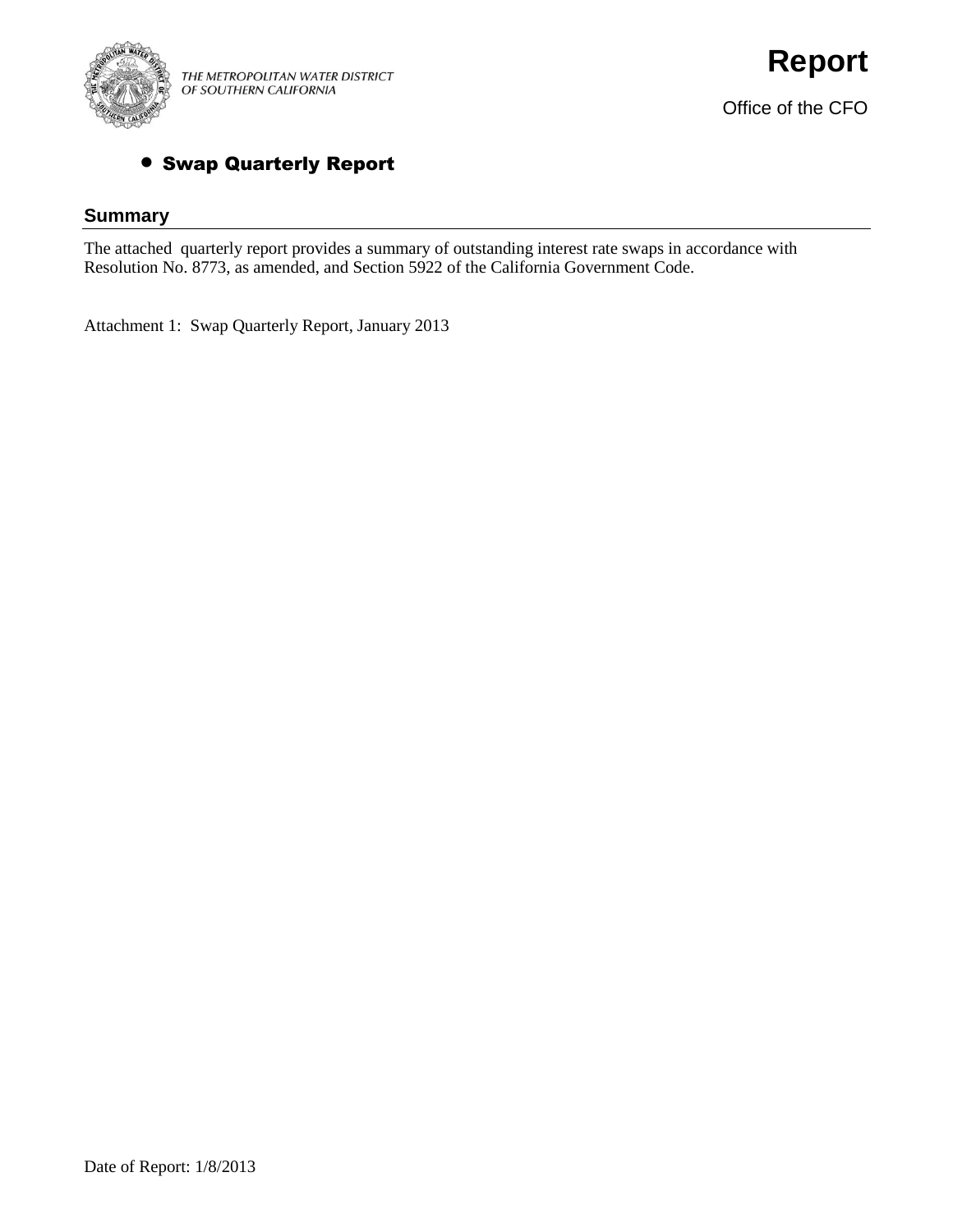

THE METROPOLITAN WATER DISTRICT OF SOUTHERN CALIFORNIA

| Date:    | January 7, 2013                                                |
|----------|----------------------------------------------------------------|
| To:      | Finance and Insurance Committee                                |
| From:    | Gary Breaux, Assistant General Manager/Chief Financial Officer |
| Subject: | Swap Quarterly Report, December 2012                           |

This letter provides a summary of the interest rate swaps outstanding as of December 31, 2012. These transactions are consistent with board policy and Section 5922 of the California Government code, and have been executed to reduce debt service costs and reduce duration and interest rate risk.

As approved by the Board, Metropolitan has \$1.06 billion in outstanding interest rate swaps. These transactions and their associated bonds have resulted in \$88.9 million in savings through the date of this report. The mark-to-market value plus the accrued interest of the swap portfolio is a negative \$161.8 million, reflecting interest rates as of December 31, 2012, which was significantly lower than when these swaps were executed. Net exposure to all counterparties is within board-approved guidelines. As of December 31, 2012, Metropolitan had \$21.0 million of collateral posted with Morgan Stanley and \$1.9 million with JP Morgan Chase Bank.

Staff will continue to monitor the market for opportunities and work with the committee on transactions that meet Metropolitan's policies and financial objectives.

Gary Breaux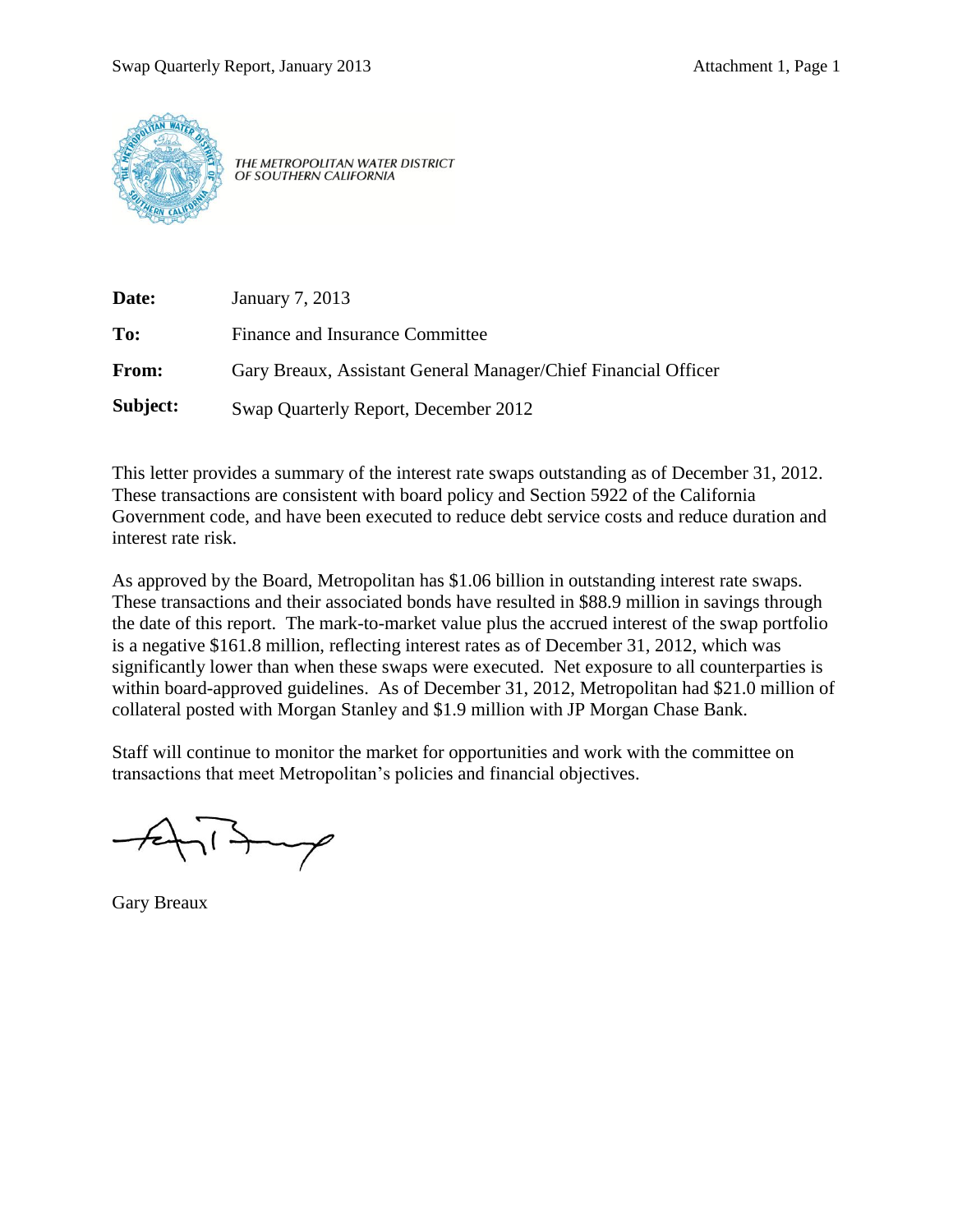## **Outstanding Swaps By Counterparty**

| <b>Swap</b>        | <b>Amount Outstanding</b> | <b>Swap Counterparty</b>             |
|--------------------|---------------------------|--------------------------------------|
|                    |                           |                                      |
| 2004C(3)           | \$46,892,250              | Citigroup Financial Products Inc.    |
| <b>July 2005</b>   | \$58,547,500              | Citigroup Financial Products Inc.    |
| 2002B(1)           | \$33,180,300              | <b>JPMorgan Chase Bank</b>           |
| 2004 Basis (1)     | \$125,000,000             | <b>JPMorgan Chase Bank</b>           |
| 2003               | \$163,987,500             | <b>JPMorgan Chase Bank</b>           |
| 2004 Basis-Amended | \$125,000,000             | <b>JPMorgan Chase Bank</b>           |
| 2006(3)            | \$20,697,500              | <b>JPMorgan Chase Bank</b>           |
| <b>July 2005</b>   | \$58,547,500              | <b>JPMorgan Chase Bank</b>           |
| 2002A              | \$88,694,700              | Morgan Stanley Capital Services Inc. |
| 2004A(3)           | \$94,530,000              | Morgan Stanley Capital Services Inc. |
| 2004C(3)           | \$57,312,750              | Morgan Stanley Capital Services Inc. |
| 2003(2)            | \$163,987,500             | Deutsche Bank AG                     |
| 2006(2)(3)         | \$20,697,500              | Deutsche Bank AG                     |
| <b>Total</b>       | \$1,057,075,000           |                                      |

- (1) Interest rate swaps formerly with Bear Stearns Financial Products, Inc., which merged with JPMorgan Chase Bank, effective May 26, 2009.
- (2) Interest rate swaps were novated from UBS AG to Deutsche Bank AG, effective July 22, 2010.
- (3) Partially terminated effective June 28, 2012.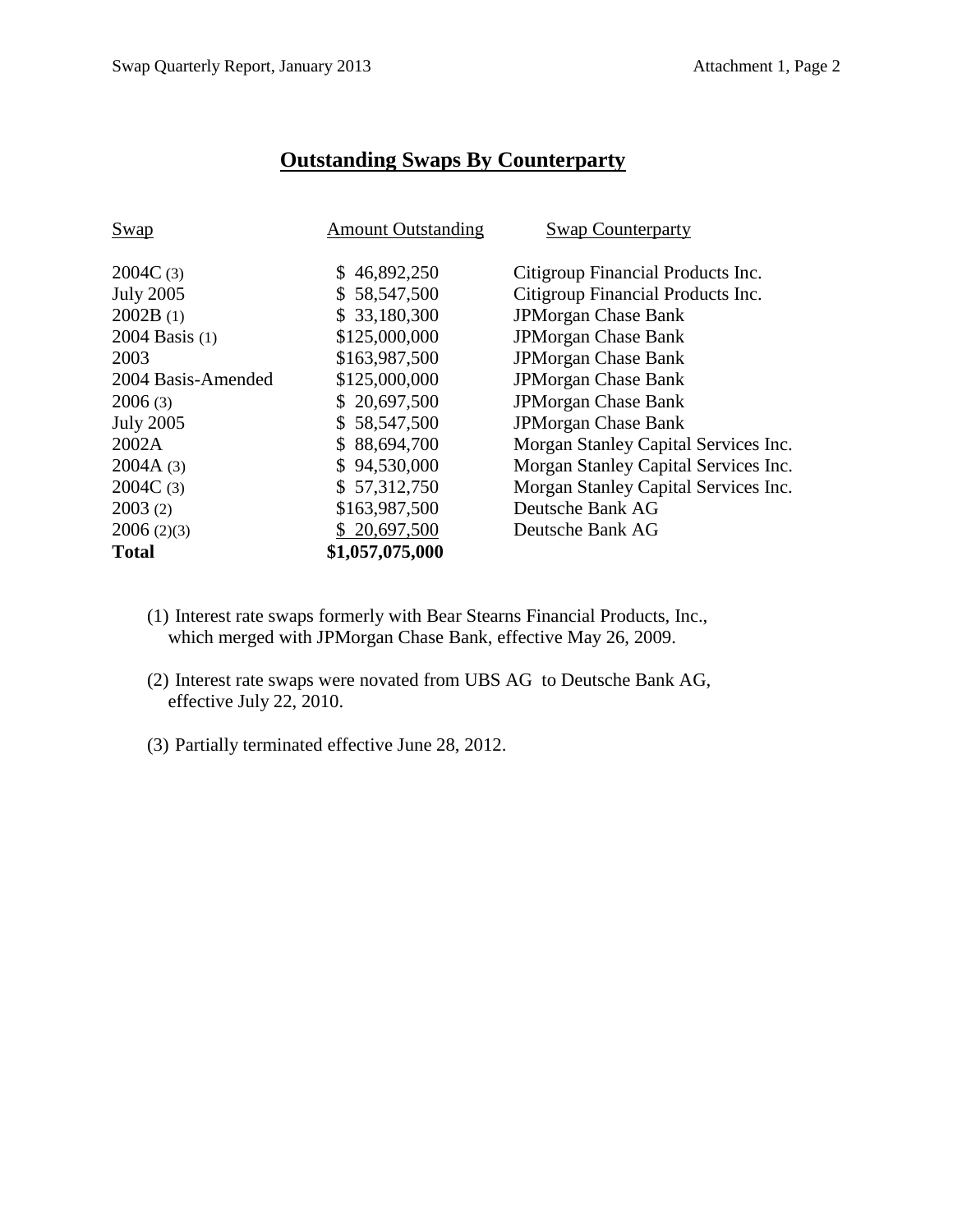## **Summary of Counterparty Exposure and Notional Amount (\$ in Millions) December 31, 2012**

| <b>Swap Counterparty</b>             | <b>Notional Amount Outstanding (1)</b> | <b>Net Exposure (2)</b> |
|--------------------------------------|----------------------------------------|-------------------------|
| Citigroup Financial Products Inc.    | \$105.4                                | \$(18.8)                |
| JPM organ Chase Bank (3)             | 526.4                                  | (57.8)                  |
| Morgan Stanley Capital Services Inc. | 240.6                                  | (44.6)                  |
| Deutsche Bank AG (4)                 | 184.7                                  | (40.6)                  |
| Total                                | \$1,057.1                              | \$(161.8)               |

- (1) Metropolitan's Master Swap Policy, adopted by the Board on September 11, 2001, states *"The sum total notional amount per swap counterparty may not exceed 25 percent of Metropolitan's total revenue bond indebtedness."* As of December 31, 2012, Metropolitan's total revenue bond indebtedness was \$4.46 billion. No swap counterparty currently exceeds the limitation of \$1.12 billion.
- (2) Shown from Metropolitan's perspective. Amounts in parenthesis (negative) mean that Metropolitan would pay the counterparty upon termination of all transactions. Positive amounts mean that the counterparty would pay Metropolitan. Includes mark-to-market fair value and accrued interest.
- (3) Effective May 26, 2009, JPMorgan Chase Bank merged with Bear Stearns Financial Products, Inc. (BSFP) and assumed the obligations of \$269.1 million of Metropolitan's interest rate swaps with BSFP.
- (4) Deutsche Bank AG replaced UBS AG as counterparty effective July 22, 2010.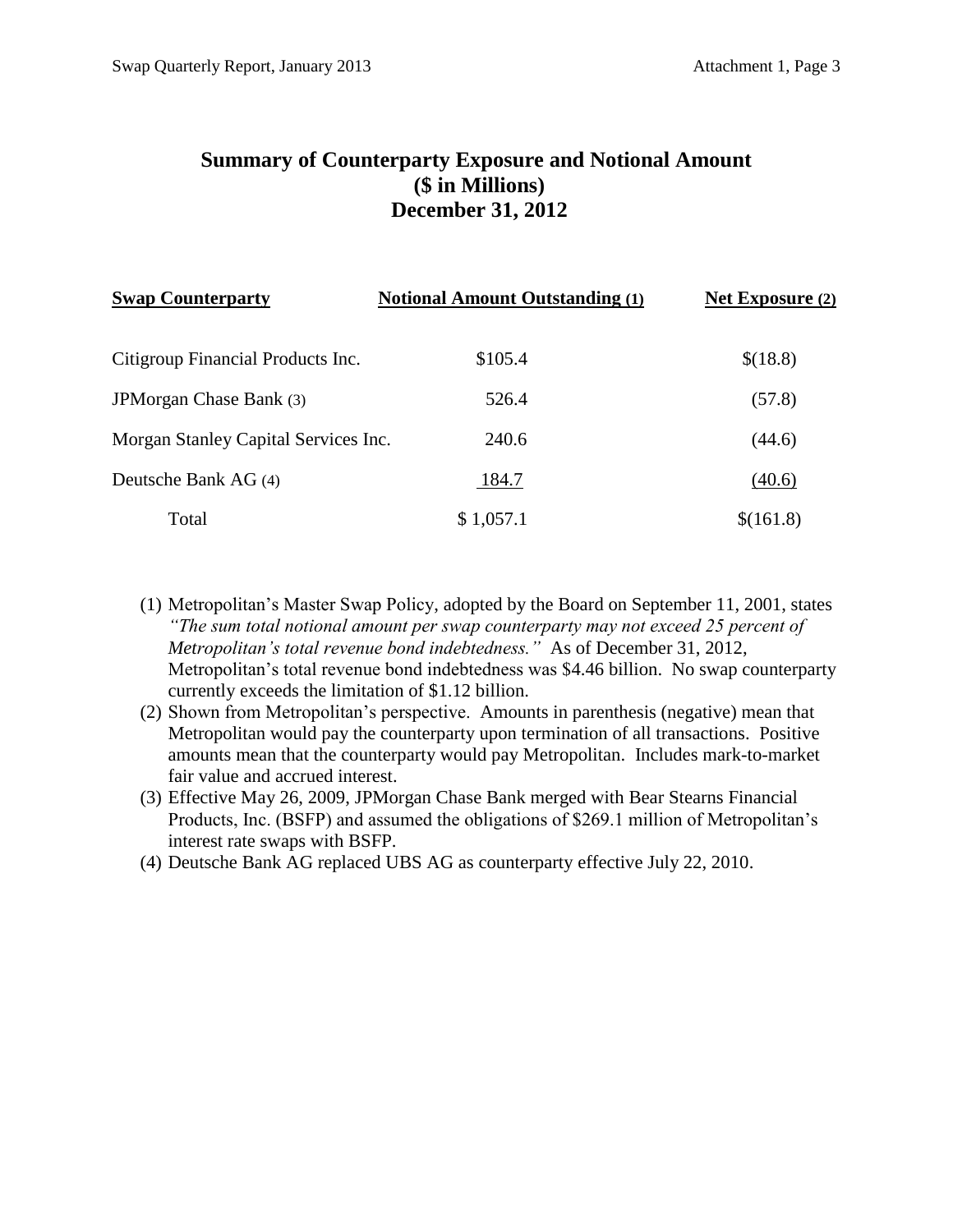# **Counterparty Credit Ratings As of December 31, 2012**

| <b>Swap Counterparty</b>             | <b>Credit Rating</b><br>S&P/Moody's/Fitch |  |
|--------------------------------------|-------------------------------------------|--|
| Citigroup Financial Products Inc.    | $A$ -/Baa2/A                              |  |
| <b>JPMorgan Chase Bank</b>           | $A+}/Aa3/A+$                              |  |
| Morgan Stanley Capital Services Inc. | $A$ -/Baa $1/A$                           |  |
| Deutsche Bank AG                     | $A+/A2/A+$                                |  |

Metropolitan is authorized to enter into interest rate swap transactions with qualified swap counterparties as outlined in its Master Swap Policy. Qualified swap counterparties must be rated at least "Aa3," or "AA-," or equivalent by any two of the nationally recognized rating agencies (Moody's, Standard and Poor's, and Fitch); or have a "AAA" subsidiary as rated by at least one nationally recognized credit rating agency.

### **Rating Agency Ratings**

| Moody's        | <b>Fitch</b> |
|----------------|--------------|
| Aaa            | <b>AAA</b>   |
| Aa1            | $AA+$        |
| Aa2            | AA           |
| Aa3            | $AA-$        |
| A <sub>1</sub> | $A+$         |
| A2             | A            |
| A <sub>3</sub> | A-           |
|                |              |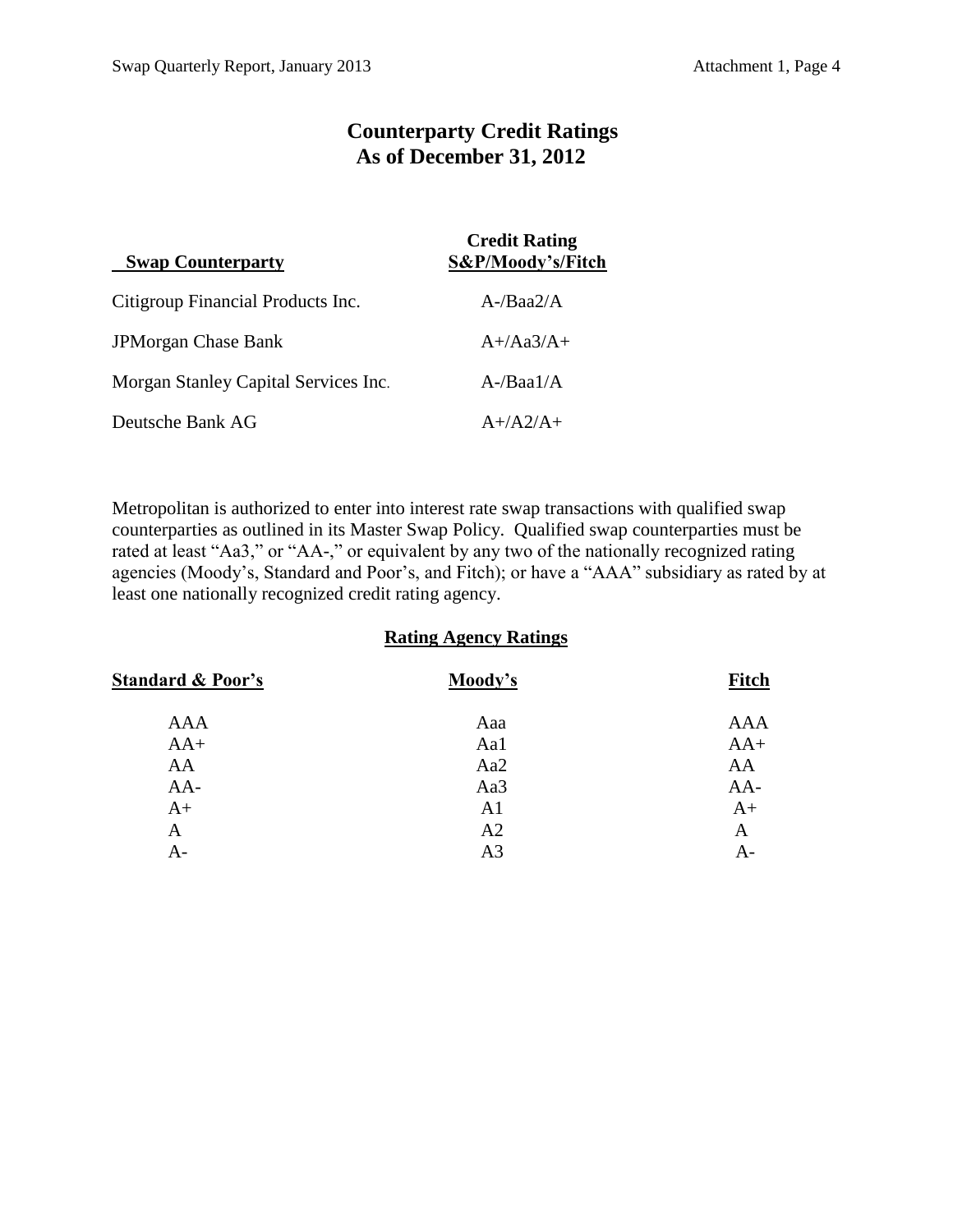# **Debt Service Savings As of December 31, 2012**

| Swap                         | <b>Projected Savings</b> | <b>Actual Savings</b> |
|------------------------------|--------------------------|-----------------------|
| <b>Transactions</b>          | <b>To-Date</b>           | <b>To-Date</b>        |
| 2001 Series B                | \$15.8 Million           | \$8.7 Million         |
| 2002 Series A-B              | 7.5 Million              | 11.1 Million          |
| 2003 Series                  | 11.5 Million             | 16.4 Million          |
| 2004 Series                  | 11.1 Million             | 13.2 Million          |
| 2004 Series C                | 6.5 Million              | 8.2 Million           |
| 2006 Series                  | 3.6 Million              | 4.7 Million           |
| 2006 Series A                | 1.0 Million              | 1.2 Million           |
| Total                        | \$57.0 Million           | \$63.5 Million        |
| 2002 Receiver Swap           | NA.                      | \$15.4 Million        |
| 2004 Basis Swap              | <b>NA</b>                | $6.1$ Million $(1)$   |
| 2006 CMS Swap                | <b>NA</b>                | $0.3$ Million $(2)$   |
| 2005 Basis Swap              | <b>NA</b>                | $3.6$ Million $(3)$   |
| Total                        |                          | \$25.4 Million        |
| <b>Total Savings To-Date</b> |                          | \$88.9 Million        |

- (1) Includes impact of accumulated cash-flow savings and the \$1.05 million receipt for the
- 01/02/08 amendment of the JPMorgan 2004 Basis Swap.
- (2) Includes accumulated impact of negative cash-flow and the \$1.05 million termination receipt of 12/17/07.
- (3) Accumulated cash-flow savings and the \$2.7 million termination receipt of 1/11/07.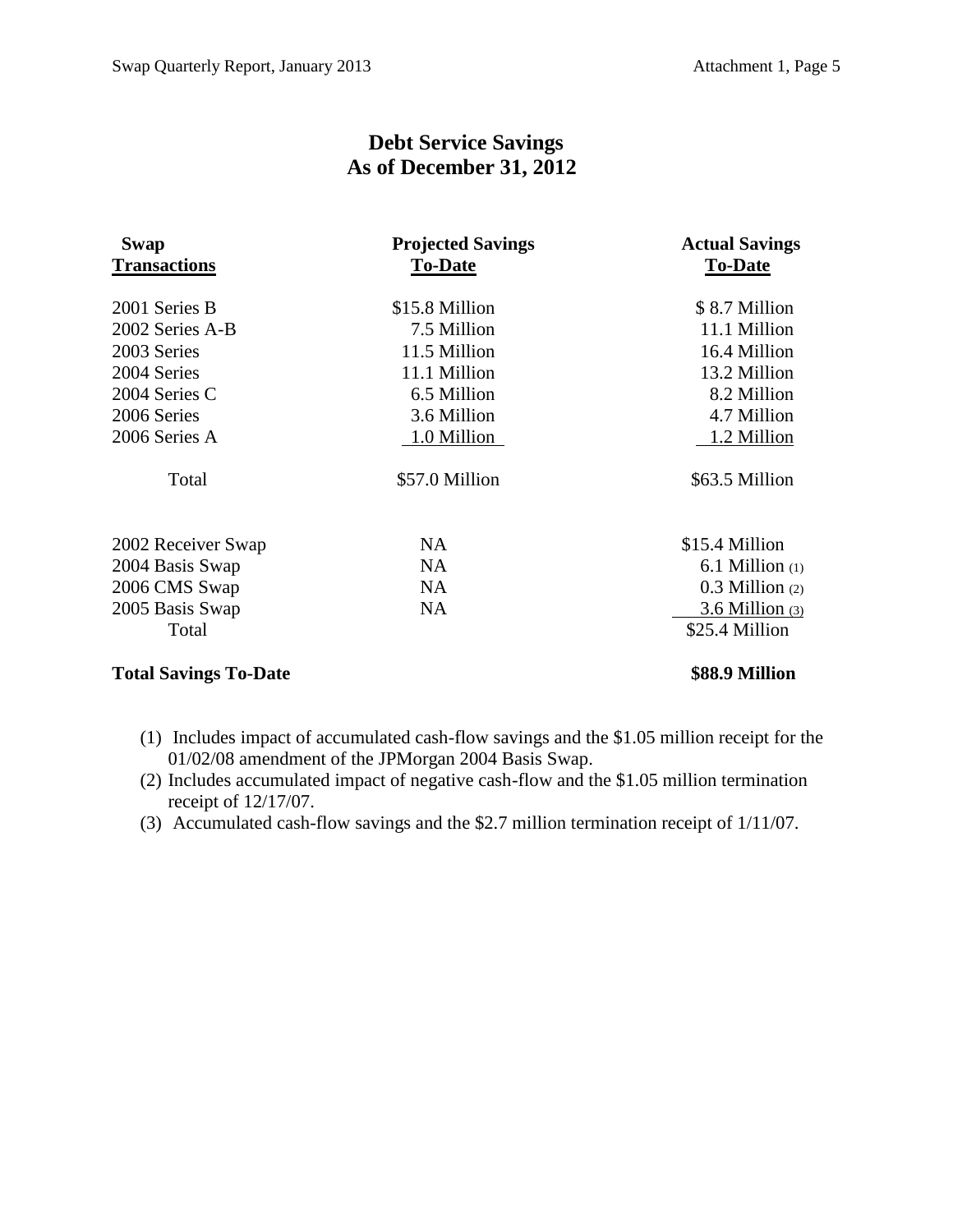| The Metropolitan Water District of Southern California-Swap Summary as of December 31, 2012 |
|---------------------------------------------------------------------------------------------|
|---------------------------------------------------------------------------------------------|

| Purpose of<br>Swap (1) | Swap       | Notional<br>Amount<br>Outstanding | Counterparty                            | S&P/Moody's/Fitch | <b>Effective</b><br>Date | Maturity<br>Date | <b>Type of Swap</b>         | Metropolitan<br>Pays | Metropolitan<br><b>Receives</b>                     | Mark-to-<br><b>Market Value</b><br>and Accrued<br>Interest | Change in<br>Mark-to-<br>Market<br>(2)(3) | Remaining<br>Average<br>Life | <b>Collateral</b><br>Posting |
|------------------------|------------|-----------------------------------|-----------------------------------------|-------------------|--------------------------|------------------|-----------------------------|----------------------|-----------------------------------------------------|------------------------------------------------------------|-------------------------------------------|------------------------------|------------------------------|
|                        |            |                                   |                                         |                   |                          |                  |                             |                      | SIFMA minus 35                                      |                                                            |                                           |                              |                              |
|                        | 2001 B     | $$-0-$                            | Deutsche Bank AG                        | $A+/A2/A+$        | 9/6/2001                 | 7/1/2020         | Floating to Fixed           | 4.219%               | basis points<br>SIFMA minus 35                      | $$-0-$                                                     | $$ -0-$                                   | $\overline{\phantom{a}}$     |                              |
| (A)                    | 2001B      | $-0-$                             | JPMorgan Chase Bank                     | $A+/Aa3/A+$       | 9/6/2001                 | 7/1/2020         | Floating to Fixed           | 4.219%               | basis points                                        | $-0-$                                                      | $-0-$                                     |                              |                              |
|                        | 2002 A     | 88,694,700                        | Morgan Stanley<br>Capital Services Inc. | A-/Baa1/A         | 9/12/2002                | 7/1/2025         | Floating to Fixed           | 3.300%               | 57.74% of One<br>Month LIBOR                        | (19, 241, 600)                                             | 3,762,000                                 | 8.9 Years                    | Yes                          |
| (B)                    | 2002 B     | 33,180,300                        | JPMorgan Chase Bank                     | $A+/Aa3/A+$       | 9/12/2002                | 7/1/2025         | Floating to Fixed           | 3.300%               | 57.74% of One<br>Month LIBOR                        | (7, 138, 300)                                              | 1,474,000                                 | 8.9 Years                    | No                           |
|                        | 2003       | 163,987,500                       | Deutsche Bank AG                        | $A+/A2/A+$        | 12/18/2003               | 7/1/2030         | Floating to Fixed           | 3.257%               | 61.20% of One<br>Month LIBOR                        | (37,075,200)                                               | 9,278,000                                 | 12.3 Years                   | No                           |
| (C)                    | 2003       | 163,987,500                       | JPMorgan Chase Bank                     | $A+/Aa3/A+$       | 12/18/2003               | 7/1/2030         | Floating to Fixed           | 3.257%               | 61.20% of One<br>Month LIBOR                        | (37,075,200)                                               | 9,278,000                                 | 12.3 Years                   | Yes                          |
| (D)                    | 2004 A     | 94,530,000                        | Morgan Stanley<br>Capital Services Inc. | A-/Baa1/A         | 2/19/2004                | 7/1/2023         | Floating to Fixed           | 2.917%               | 61.20% of One<br>Month LIBOR                        | (16, 129, 600)                                             | 4,090,000                                 | 9.0 Years                    | Yes                          |
|                        | 2004 C     | 57,312,750                        | Morgan Stanley<br>Capital Services Inc. | A-/Baa1/A         | 11/16/2004               | 10/1/2029        | Floating to Fixed           | 2.980%               | 61.55% of One<br>Month LIBOR                        | (9, 198, 000)                                              | 2,130,000                                 | 7.8 Years                    | Yes                          |
| (E)                    | 2004 C     | 46,892,250                        | Citigroup Financial<br>Products Inc.    | A-/Baa2/A         | 11/16/2004               | 10/1/2029        | Floating to Fixed           | 2.980%               | 61.55% of One<br>Month LIBOR                        | (7,486,900)                                                | 1,743,000                                 | 7.8 Years                    | No                           |
|                        | 2005       | 58,547,500                        | JPMorgan Chase Bank                     | A+/Aa3/A+         | 7/6/2005                 | 7/1/2030         | Floating to Fixed           | 3.360%               | 70.0% of Three<br>Month LIBOR                       | (11, 313, 200)                                             | 2,869,000                                 | 10.8 Years                   | Yes                          |
| (F)                    | 2005       | 58,547,500                        | Citigroup Financial<br>Products Inc.    | A-/Baa2/A         | 7/6/2005                 | 7/1/2030         | Floating to Fixed           | 3.360%               | 70.0% of Three<br>Month LIBOR                       | (11, 313, 200)                                             | 2,869,000                                 | 10.8 Years                   | No                           |
|                        | 2006       | 20,697,500                        | Deutsche Bank AG                        | $A+/A2/A+$        | 4/4/2006                 | 7/1/2021         | Floating to Fixed           | 3.210%               | 63.00% of Three<br>Month LIBOR                      | (3,538,600)                                                | 758,000                                   | 7.5 Years                    | No                           |
| (G)                    | 2006       | 20,697,500                        | JPMorgan Chase Bank                     | $A+/Aa3/A+$       | 4/4/2006                 | 7/1/2021         | Floating to Fixed           | 3.210%               | 63.00% of Three<br>Month LIBOR                      | (3,538,600)                                                | 758,000                                   | 7.5 Years                    | Yes                          |
|                        | 2006 A     | -0-                               | Deutsche Bank AG                        | $A+/A2/A+$        | 4/4/2006                 | 6/29/2012        | Floating to Fixed           | 2.911%               | 63.00% of Three<br>Month LIBOR                      | -0-                                                        | -0-                                       | $\overline{a}$               |                              |
| (H)                    | 2006 A     | $-0-$                             | JPMorgan Chase Bank                     | $A+/Aa3/A+$       | 4/4/2006                 | 6/29/2012        | Floating to Fixed           | 2.911%               | 63.00% of Three<br>Month LIBOR                      | -0-                                                        | -0-                                       | $\sim$                       |                              |
| (1)                    | 2004 Basis | 250,000,000                       | JPMorgan Chase Bank                     | $A+/Aa3/A+$       | 5/19/2004                | 7/1/2014         | <b>Floating to Floating</b> | <b>SIFMA</b>         | 70% of One Month<br>LIBOR plus 31.5<br>basis points | 1,267,000                                                  | 12,900                                    | 1.5 Years                    | No                           |
|                        |            |                                   |                                         |                   |                          |                  |                             |                      |                                                     |                                                            |                                           |                              |                              |
|                        | Total      | \$1,057,075,000                   |                                         |                   |                          |                  |                             |                      |                                                     | \$(161,781,400)                                            |                                           |                              |                              |

(1) See footnotes on Attachment 1, page 7

(2) For payor swaps-change in mark-to-market as the result of a 50 basis point change in interest rates.

(3) For 2004 Basis swap-change in mark-to-market as the result of a one ratio change in the SIFMA/LIBOR ratio.